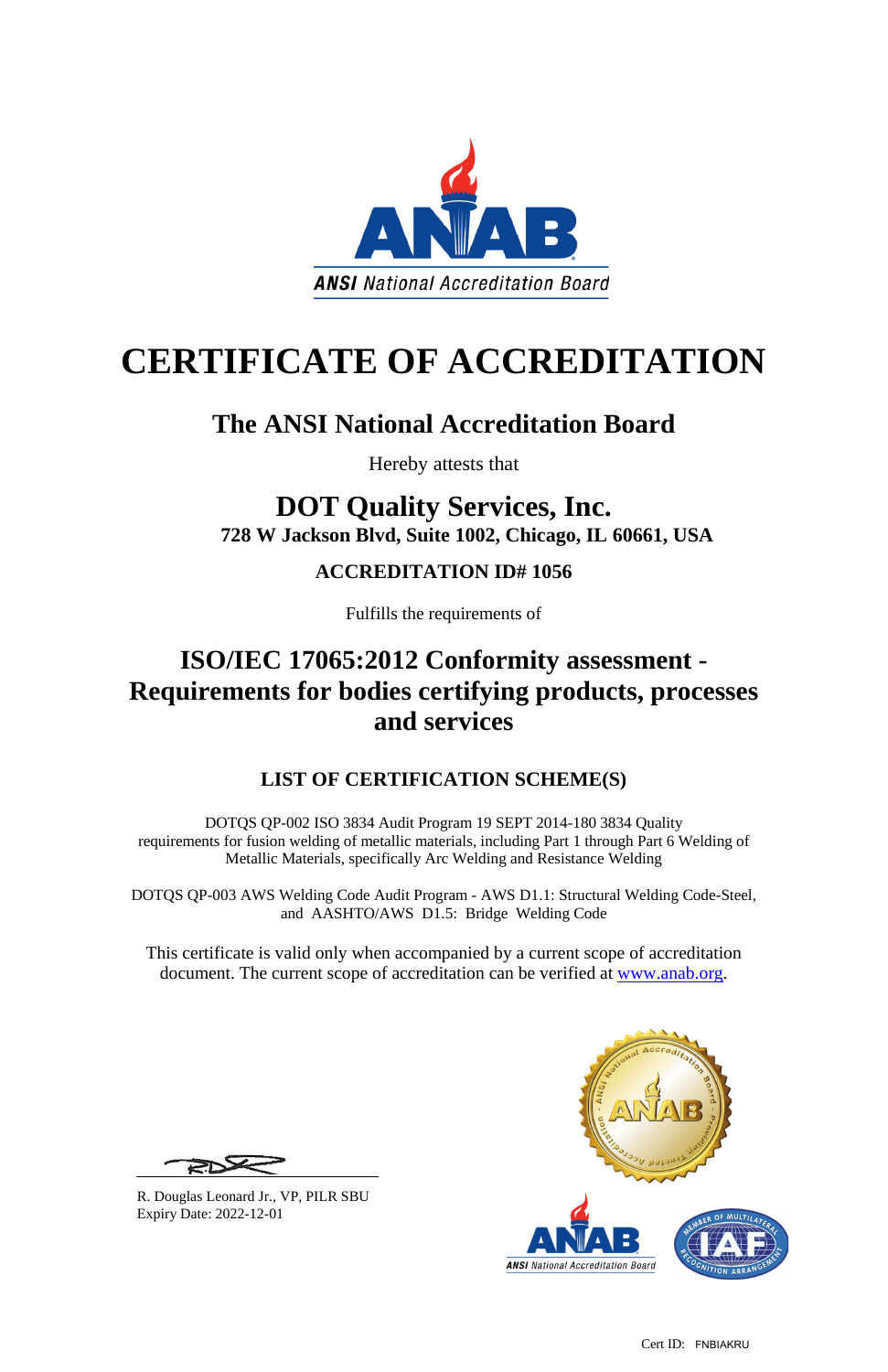## **LIST OF CERTIFICATION SCHEME(S) (Cont.)**

DOTQS QP-004 Infrastructure Certification Audit Program –

DOTQS Infrastructure Certification Program for Metals Fabrication and Manufacturing

DOTQS QP-005a Program Requirements, Galvanizer Certification Program for Infrastructure and the Transportation and Utility Sectors

### **SCOPE OF ACCREDITATION**

#### **GRANTED 2014-12-09:**

- 25.160 Welding, brazing and soldering \*Including gas welding, electric welding, plasma welding, electron beam welding, plasma cutting
- 25.160.01 Welding, brazing and soldering in general \*Including welders' qualifications
- 25.160.10 Welding processes \*Including thermal cutting and cladding

R. Douglas Leonard Jr., VP, PILR SBU Expiry date: 2022-12-01



Cert ID: FNBIAKRU